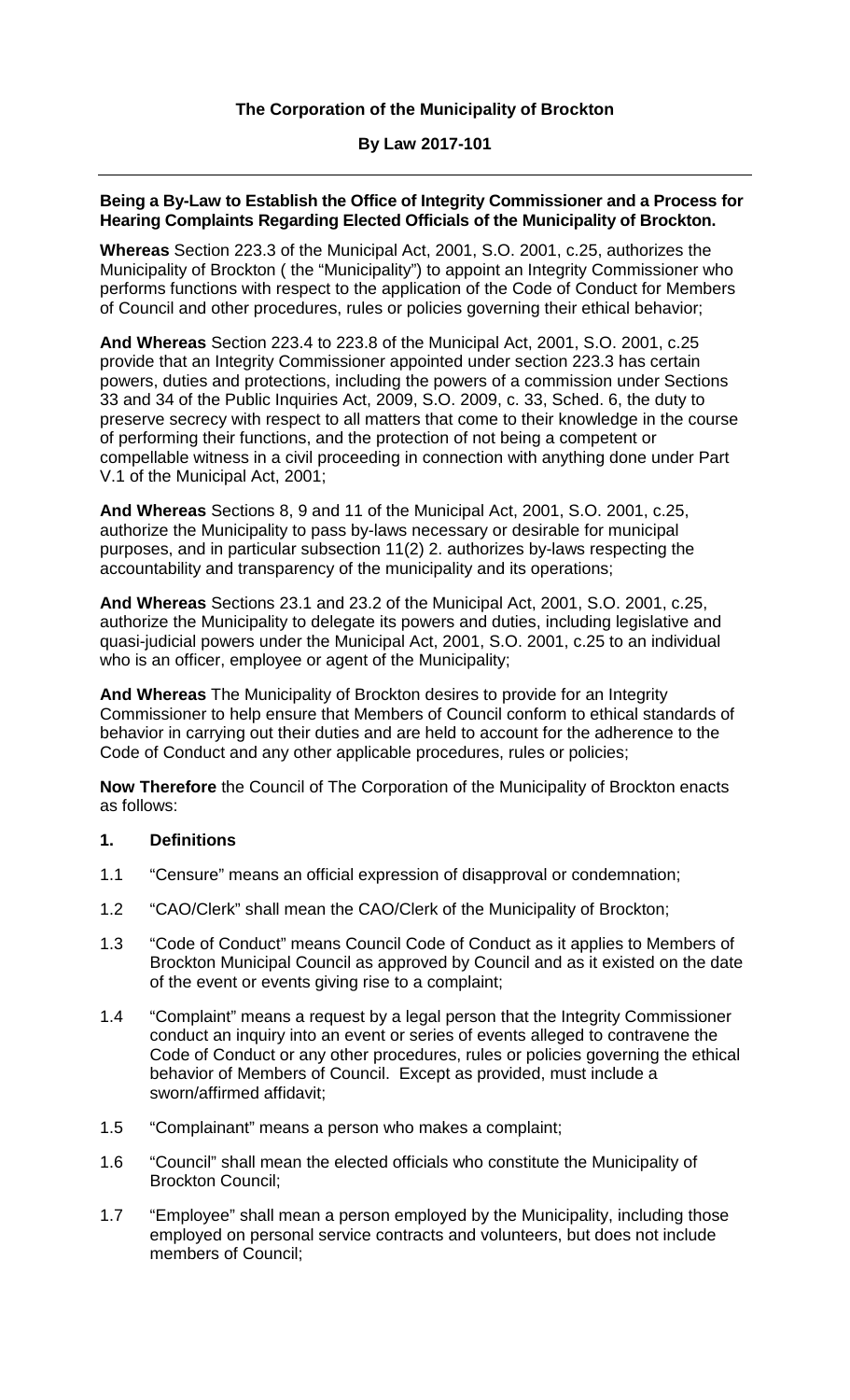- 1.8 "Good Faith" shall mean accordance with standards of honesty, trust and sincerity;
- 1.9 "Integrity Commissioner" shall mean the person appointed by Council to provide independent and consistent complaint investigation and resolution services respecting the application of the Code of Conduct;
- 1.10 "Member" means any Member of Council, and includes the Mayor;
- 1.11 "Municipality" means the Corporation of the Municipality of Brockton
- 1.12 "Municipal Act" means the Municipal Act, 2001, S.O. 2001, Chapter 25;
- 1.13 "Municipal Elections Act" means the Municipal Elections Act, 1996, S.O. 1996, c. 32, Schedule.
- 1.14 "MFIPPA" means the Municipal Freedom of Information and Protection of Privacy Act R.S.O. 1990, c. M56, as amended; and,
- 1.15 "Public Inquiries Act" means the Public Inquiries Act, 2009, S.O. 2009, c. 33, Sched. 6

### **2. Appointment of Integrity Commissioner**

- 2.1 Council shall appoint an Integrity Commissioner to investigate alleged breaches of the Code of Conduct or any other procedures, rules or policies governing the ethical behavior of Members of Council. The candidate search, screening and hiring process shall be led by the Clerk of Bruce County in conjunction with certain lower tier Clerks. The recommended candidate for Integrity Commissioner will be reviewed by the Municipal CAO/Clerk and will be referred to Council for its approval.
- 2.2 Without limiting Council's authority to appoint an individual as Integrity Commissioner, the Integrity Commissioner may be:
	- a) Retained by Council on a term contract consisting of "fee for service" or a "retainer plus fee for service" basis;
	- b) Cross-appointed by Council together with one or more other municipal councils as the Integrity Commissioner for all of the municipalities.
- 2.3 The Integrity Commissioner shall complete any inquiry begun during his or her term notwithstanding the expiry of the term and this By-law shall continue to apply with all the necessary modifications.
- 2.4 If the Integrity Commissioner is unable to complete an inquiry in accordance with subsection 2.3, the Integrity Commissioner next appointed shall complete the inquiry.
- 2.5 The Integrity Commissioner may be removed before the expiry of his or her term of office, only for cause. In order to determine if cause exists, Council shall first receive legal advice from external legal counsel regarding same.

## **3. Role of Integrity Commissioner**

The role of the Integrity Commissioner is to help ensure that Members perform their functions in accordance with the Code of Conduct and other procedures, rules or policies governing their ethical behavior. In addition, the Integrity Commissioner may, upon request of Council or a Member, provide advice and rulings on ethical challenges, issues and dilemmas, as detailed by section 5.1 c) or 5.1 d).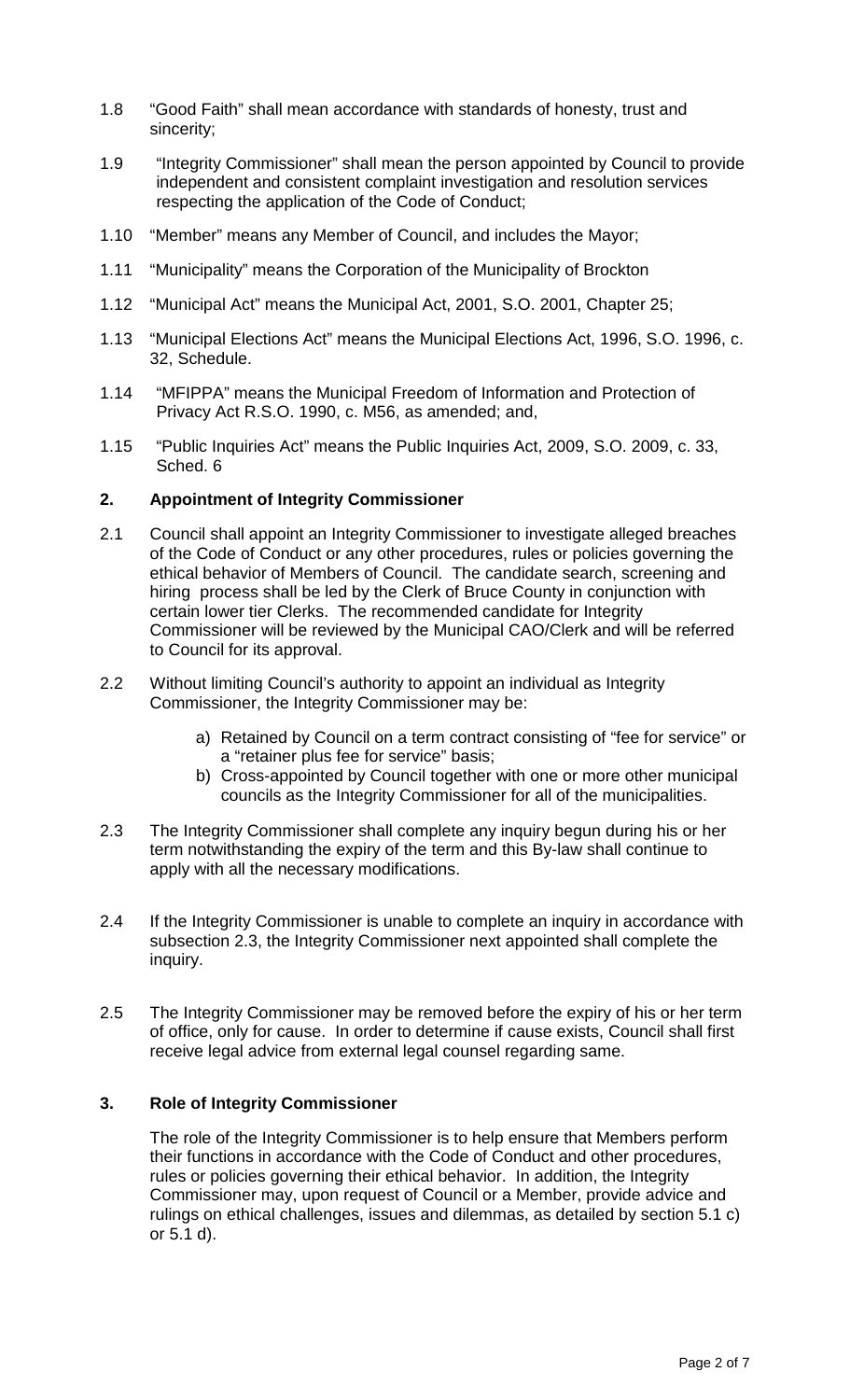# **4. Duties of Integrity Commissioner**

- 4.1 The Integrity Commissioner shall have the following responsibilities:
	- a) At least once per term of Council, deliver an oral presentation to Members of Council and local boards regarding the role of the Integrity Commissioner and ethical obligations and responsibilities of Members under the Code of Conduct and any other procedures, rules or policies governing their ethical behavior.
	- b) Upon request, provide advice, in writing, to individual Members regarding their ethical obligations and responsibilities under their Code of Conduct and any other procedures, rules or policies governing their ethical behavior.
	- c) Upon request, provide advice and recommendations to Council regarding amendments to the Code of Conduct and any other procedures, rules or policies governing their ethical behavior.
	- d) Prepare and deliver an annual report to Council containing a summary of activities, if any, during the previous calendar year.
	- e) Serve as a proactive educator for Council, Members of local boards, the Municipality and the public about the Municipality's Code of Conduct for Members of Council and Members of local boards and about the Municipal Conflict of Interest Act.

## **5. Making a Complaint**

- 5.1 Any legal person may act as a Complainant.
- 5.2 Complaints can be made by filing a sworn/affirmed affidavit, in accordance with the current Council Code of Conduct, directly with the Integrity Commissioner, or Chief Administrative Officer/Clerk.
- 5.3 Where a complaint is filed with the Chief Administrative Officer/Clerk, that individual is to forward the complaint to the attention of the Integrity Commissioner, without added comment, on a forthwith basis.
- 5.4 Where a complaint is filed by an Employee, Member of Council, or by Council, the affidavit contained in Appendix B to the Code of Conduct is not required, however the provision of equivalent information and particulars is required.
- 5.5 A complaint shall not be made available to the public except as may be required under the MFIPPA or as completed by Order of Court.

## **6. Limitation Period**

- 6.1 Except as provided for in this section, the Integrity Commissioner shall not proceed with an inquiry in regard to a complaint which is filed more than 180 days after the date when the event or the last event of a series of events in which are the subject matter of the complaint occurred.
- 6.2 Notwithstanding Section 6.1 the Integrity Commissioner may proceed with an inquiry in regard to a complaint which is filed after the expiry of the time limit under Section 6.1 if the Integrity Commissioner is satisfied that:
	- a) The delay was incurred in good faith;
	- b) It is in the public interest to proceed with an inquiry; and,
	- c) No substantial prejudice will result to any person because of the delay.
- 6.3 A complainant is deemed to have known the matters referred to in Section 6.1 on the date the event, or series of events, occurred, unless the contrary is proven, the onus of proof lies upon the complainant.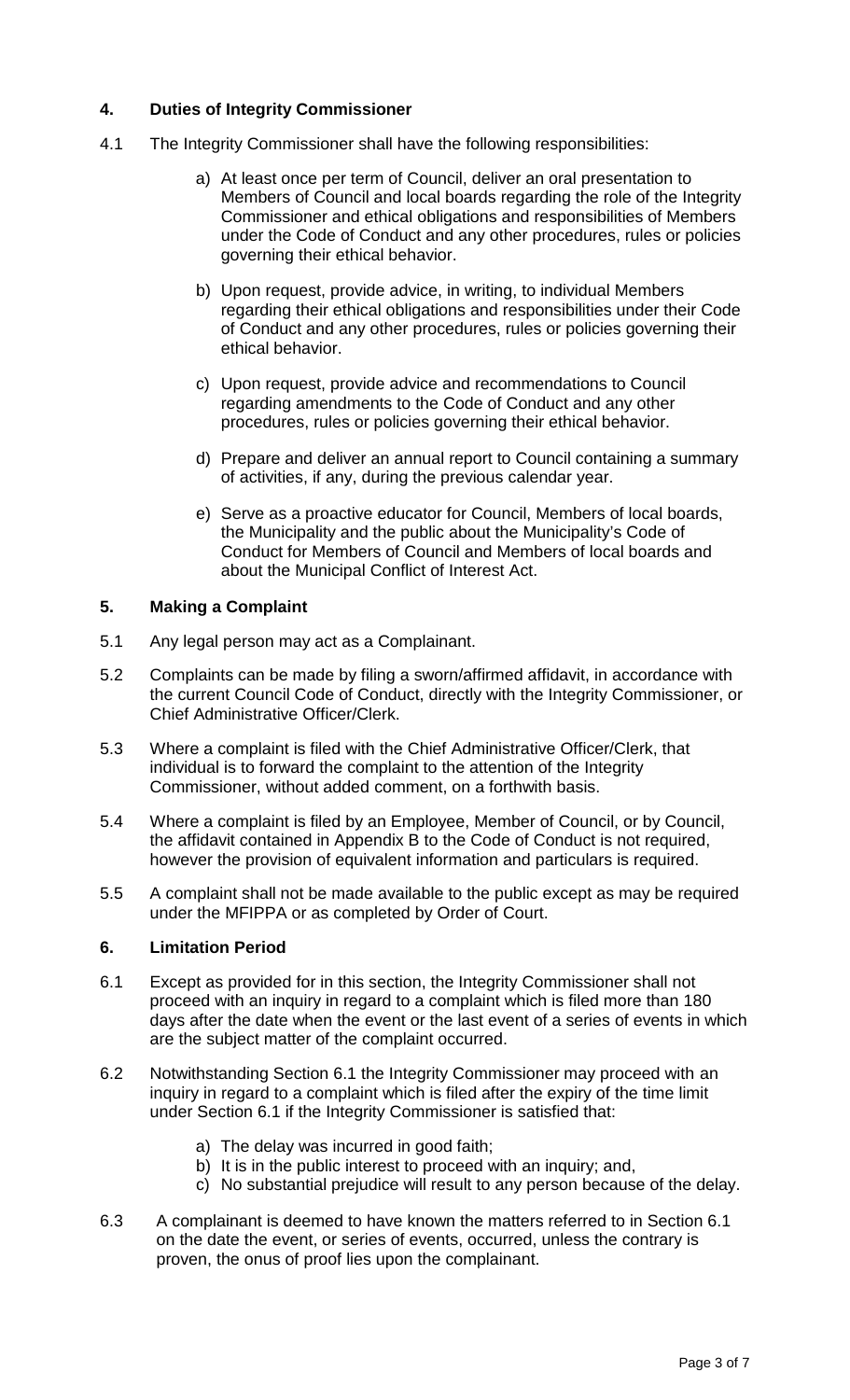# **7. Conduct of Inquiry**

- 7.1 When a complaint is received by the Integrity Commissioner, he or she shall conduct an inquiry promptly, thoroughly and in a manner that ensures the Member(s) who is the subject of the complaint is given an opportunity to know the nature of the complaint against him or her and to make representation respecting the complaint to the Integrity Commissioner.
- 7.2 Information concerning the nature of a complaint disclosed to a Member shall be used by the Member only for the purpose of making representations respecting the complaint to the Integrity Commissioner and not for any other purpose.
- 7.3 In conducting an inquiry into a complaint regarding a Member, the Integrity Commissioner may exercise any power given to him or her under this By-law or under Part V.1 of the Municipal Act, 2001 including the power to conduct or not conduct an inquiry under the Public Inquiries Act, 2009.
- 7.4 If the Integrity Commissioner is satisfied that a complaint regarding a Member does not contain sufficient information to set out a prima facie contravention of the Code of Conduct or other procedures, rules or policies governing a Member's ethical behavior, he or she shall stay the inquiry into the complaint.
- 7.5 Before staying an inquiry under Subsection 7.4 the Integrity Commissioner shall give the complainant an opportunity to provide additional information respecting the complaint and in doing so shall explain to the complainant what additional information would be required to set out a prima facie contravention of the Code of Conduct or other procedures, rules or policies governing a Member's ethical behavior.
- 7.6 Where the complainant provides additional information under Section 7.5 the Integrity Commissioner shall consider all of the information provided and shall reassess whether there is sufficient information to set-out a prima facie contravention of the Code of Conduct or other procedures, rules or policies governing a Member's ethical behavior.
- 7.7 Where the Integrity Commissioner has stayed an inquiry into a complaint and, after the stay, additional information is provided which, on its own or together with the information provided before the stay, sets out a prima facie contravention of the Code of Conduct or other procedures, rules or policies governing a Member's ethical behavior, the Integrity Commissioner shall lift the stay and conduct the inquiry.
- 7.8 If the Integrity Commissioner is satisfied, after considering the information contained in a complaint and any other relevant information, that a complaint regarding a Member is frivolous, vexatious or not made in good faith, he or she shall not conduct an inquiry, or where that becomes apparent in the course of an inquiry, shall terminate the inquiry.
- 7.9 Where, pursuant to Section 7.4 the Integrity Commissioner decides not to proceed with an inquiry he or she shall prepare and file a report under Section 8.1 which applies with necessary modifications, setting out that decision.

## **8. Member Responsibilities During Investigations**

- 8.1 Where the Integrity Commissioner has received a complaint regarding a Member, he or she shall, on the earliest date after he or she has made a decision and no later than 60 days after receiving the complaint, prepare and file with the Municipal CAO/Clerk a report to Council regarding their inquiry into the complaint.
- 8.2 The Integrity Commissioner may make interim report(s) to Council where necessary and as required to address any issues of interference, obstruction, delay or retaliation encountered during the investigation.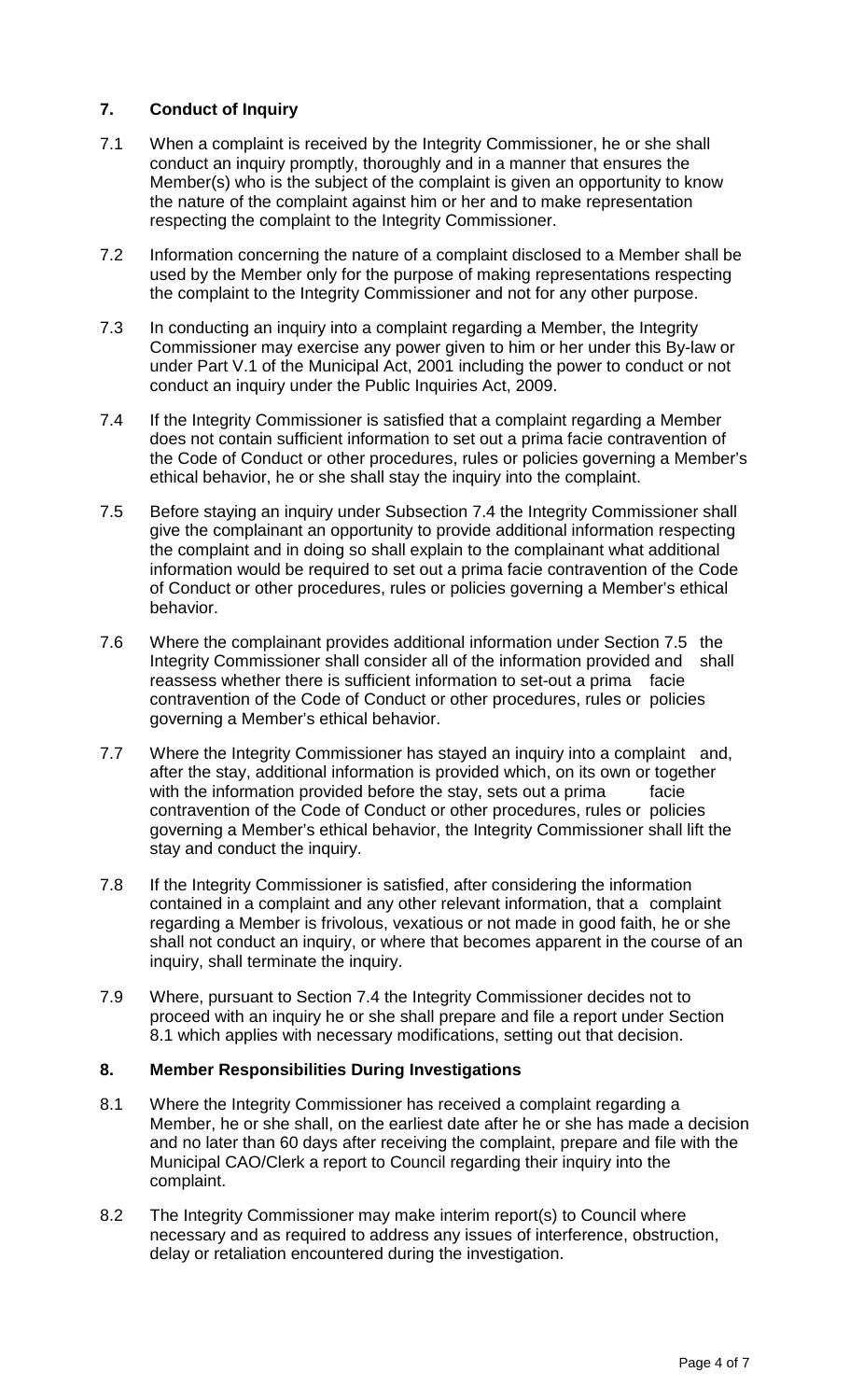- 8.3 Where, in the opinion of the Integrity Commissioner, it is not possible to prepare and file a report to Council within the time set out in Section 8.1 shall advise Council of this together with:
	- a) The reasons for their inability to prepare and file the report; and,
	- b) The date on or before which the report will be prepared and filed.
- 8.4 The Integrity Commissioner shall provide a copy of their report filed under Section 8.1 to the complainant, to the Member who is the subject of the complaint and to all other Members at the same time as filing the report with the Municipal CAO/Clerk.
- 8.5 The report filed under Section 8.1 shall include:
	- a) The nature of the complaint;
	- b) If the complaint was filed after the expiry of the time limit under Section 6.1, the Integrity Commissioner's findings regarding Sections 6.3 and 6.4, which findings shall be in accordance with the civil standard of the balance of probabilities;
	- c) The evidence gathered from the complaint and from the inquiry;
	- d) The Commissioner's findings of fact regarding the complaint which findings shall be made in accordance with the civil standard of the balance of probabilities;
	- e) The Commissioner's decision, based on the findings of fact, that the Member contravened or did not contravene the Code of Conduct or other procedures, rules or policies governing a Member's ethical behavior;
	- f) Where the Commissioner decides that the Member has contravened the Code of Conduct or other procedures, rules or policies governing the Member's ethical behavior, the penalty under Section 9.1, if any, to be imposed, including a copy of a letter of reprimand, if imposed, or a copy of the notice of suspension of remuneration, if imposed.
- 8.6 Where the Integrity Commissioner's delegate under Section 12.1 decides that a Member has contravened the Code of Conduct or other procedures, rules or policies governing the Member's ethical behavior, but that the Member was acting in accordance with the Commissioner's advice given under Section 4.1 c) and had, before receiving this advice, disclosed to the Commissioner all the relevant facts that were known to the Member, the delegate shall so state in the report under Section 8.1 and no penalty shall be imposed.
- 8.7 Where the Integrity Commissioner recommends a penalty suspending the remuneration paid to a Member, and Council approves the recommendation, the Municipal CAO/Clerk shall notify the Treasurer of the suspension and the time period of the suspension.
- 8.8 The Treasurer shall ensure the remuneration of the Member is suspended in accordance with the notice of the Municipality Clerk under Section 8.5 f).
- 8.9 Where the Integrity Commissioner has filed a report in respect of an inquiry with the Municipal CAO/Clerk under Section 8.1 the Municipal CAO/Clerk shall place the report on the next available Council Agenda as an information item.

#### **9. Penalties**

9.1 The penalties for a Member who contravenes the Code of Conduct or other procedures, rules or policies governing the Member's ethical behavior shall be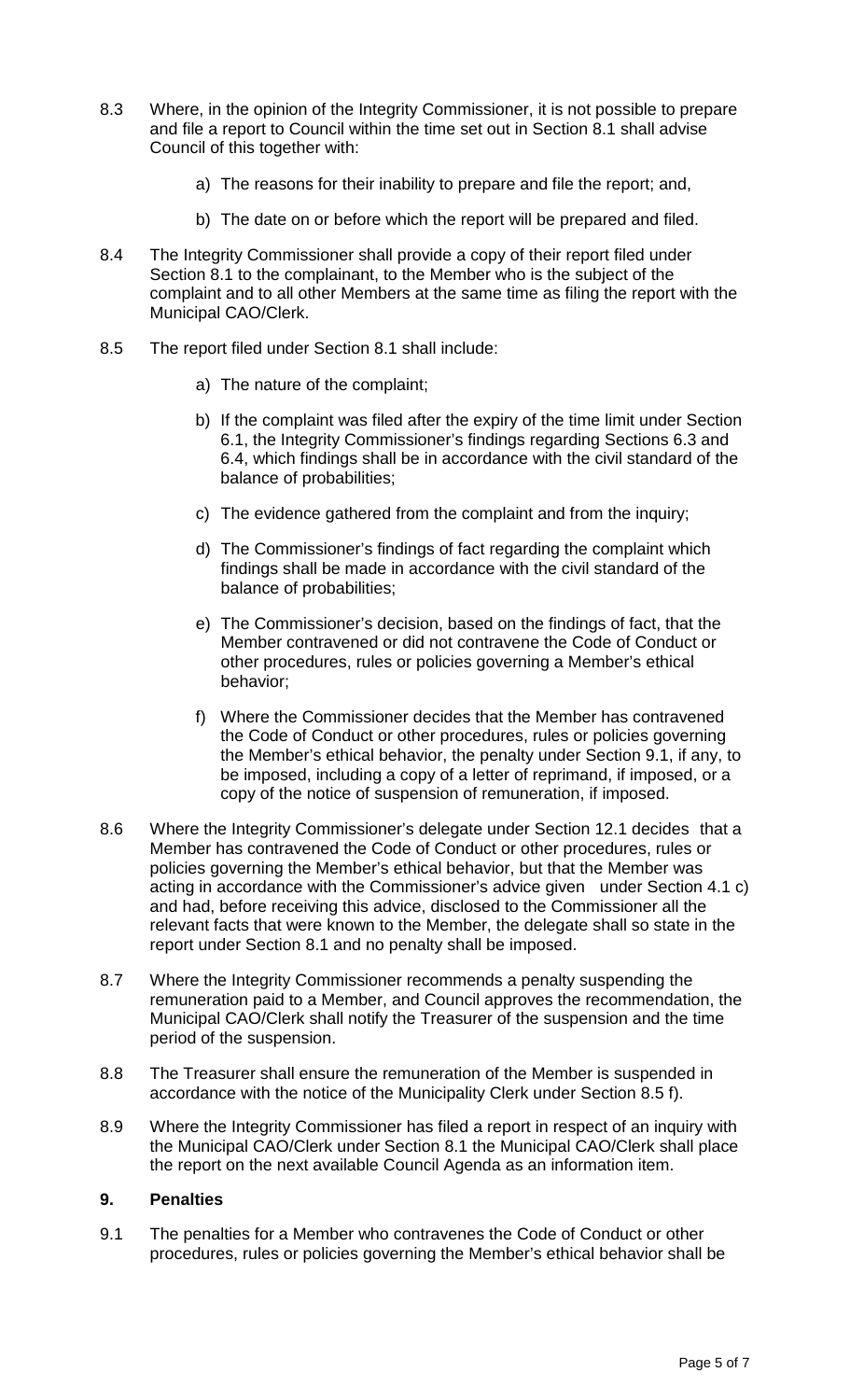those authorized under Subsection 223.4(5) of the Municipal Act, 2001, including:

- a) A reprimand;
- b) Suspension of the remuneration paid to the Member in the respect of his or her services as a Member of Council or of the local board, as the case may be, for a period of up to 90 days.

### **10. Complaint and Legal Confidentiality**

- 10.1 The Integrity Commissioner and any person acting under his or her authority shall preserve the confidentiality of all documents, material or other information, whether belonging to the Municipality or not, that come into his or her possession or knowledge during the course of duties or the investigation as required by Section 223.5 of the Municipal Act, 2001.
- 10.2 Pursuant to Section 223.5(3) of the Municipal Act, 2001, the confidentiality of this complaints process prevails over the MFIPPA.
- 10.3 The Integrity Commissioner is entitled to have access to such information belonging to or used by the Municipality of Brockton, including legal advice that has been given to Council or Municipal Employees, as the Integrity Commissioner deems necessary to conduct an inquiry.
- 10.4 A disclosure to the Integrity Commissioner of legal advice:
	- a) Shall be deemed not to constitute a waiver of solicitor-client privilege;
	- b) Shall be used only for the purposes of conducting an inquiry and not for any other purpose; and,
	- c) The contents or substance of such legal advice shall not be disclosed in any public report prepared by the Integrity Commissioner or any person acting under the instructions of the Commissioner, including his or her delegate under Section 12.1.
- 10.5 The Integrity Commissioner and every person acting under the instructions of the Commissioner, including his or her delegate under Section 12.1:
	- a) Shall preserve the secrecy of all confidential documents, material or information, whether belonging to the Municipality or not, that come into their possession or to their knowledge in the course of their duties; and,
	- b) Without limiting the obligation to preserve secrecy under Section 10.4 a) shall ensure that by his or her actions and, in particular, any reports prepared comply at all times with the MFIPPA and the Municipality of Brockton Procedural By-law, regarding personal and or privileged information.

#### **11. Complaint and Reporting Exclusion Period**

- 11.1 Despite any other provision of this By-law, no complaint may be referred to the Integrity Commissioner 150 calendar days immediately prior to the date of a regular election held pursuant to the Municipal Elections Act, 1996, S.O. 1996, c. 32, Schedule.
- 11.2 If the Integrity Commissioner receives a complaint as described within Section 11.1, the Integrity Commissioner shall not commence to investigate said complaint until the day after the next municipal election.
- 11.3 The Integrity Commissioner shall not make any reports to Council regarding an inquiry in the 150 calendar days prior to a regular municipal election.